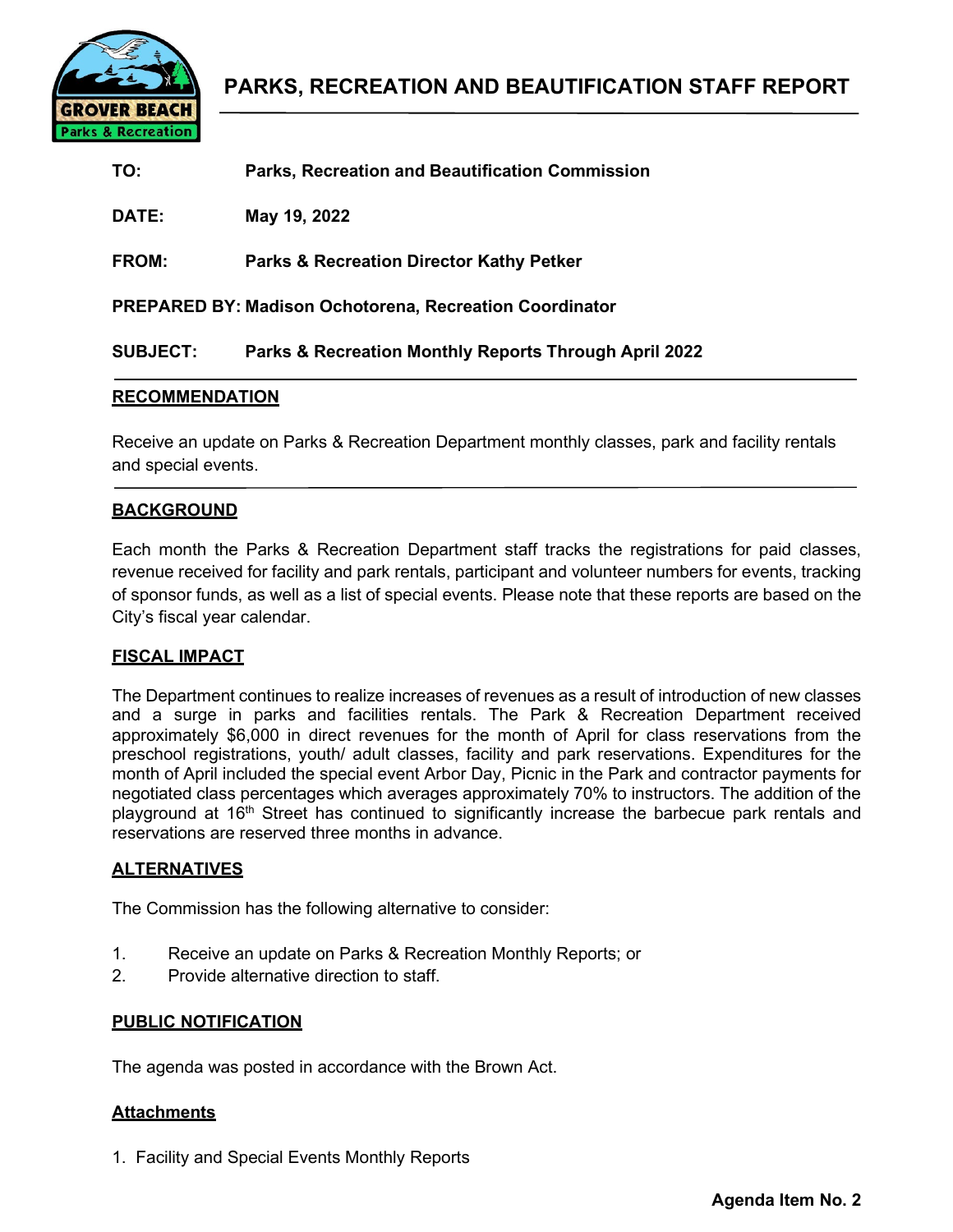# **Grover Beach Parks & Recreation**

FY 2022 Monthly Report

| <b>Facility/Park Rentals</b>                                                           |                |                |             |                         |                         |                |                |                |                |                |                |              |                |
|----------------------------------------------------------------------------------------|----------------|----------------|-------------|-------------------------|-------------------------|----------------|----------------|----------------|----------------|----------------|----------------|--------------|----------------|
| <b>Grover Beach Community Center</b>                                                   | July           | Aug.           | Sept.       | Oct.                    | Nov.                    | Dec.           | Jan.           | Feb.           | Mar.           | <b>April</b>   | May            | June         | Total          |
| City Sponsored (includes City of GB, Federal, State, or                                | $\mathbf 0$    | 0              | 3           | $\mathbf{1}$            | 0                       | $\mathbf{1}$   | 1              | $\overline{2}$ | 0              | $\mathbf{0}$   | 0              | $\mathbf 0$  | 8              |
| other local gov't agencies)<br>Grover Beach Non-Profit                                 | 1              | 1              | $\mathbf 0$ | 1                       | $\mathbf{1}$            | $\Omega$       |                | 1              | 1              | $\Omega$       | $\Omega$       | $\Omega$     | 7              |
| Non-Profit                                                                             | $\Omega$       | $\Omega$       | $\Omega$    | $\Omega$                | $\Omega$                | $\Omega$       | $\Omega$       | $\Omega$       | -1             | 3              | $\Omega$       | $\Omega$     | Δ              |
| Private                                                                                | $\Omega$       | $\Omega$       | 0           | $\mathbf 0$             | $\overline{2}$          | 0              | -1             | $\Omega$       | 3              | $\mathbf{0}$   | 0              | $\mathbf 0$  | 6              |
| Non-Profit Usage Fees Collected                                                        | \$0            | \$548          | \$0         | \$548                   | \$1,261                 | \$0            | \$99           | \$372          | \$97           | \$97           | \$0            | \$0          | \$3,022        |
| Private Usage Fees Collected                                                           | \$0            | \$0            | \$0         | \$0                     | \$0                     | \$0            | \$1,064        | \$0            | \$1.150        | \$0            | \$0            | \$0          | \$2,214        |
|                                                                                        | $\mathbf 0$    | $\mathbf 0$    | $\mathbf 0$ | $\mathbf 0$             | $\mathbf{1}$            | 0              | 0              | $\Omega$       | 0              | $\Omega$       | $\mathbf 0$    | $\mathbf 0$  | $\mathbf{1}$   |
| Number of Functions Requiring Building Attendant<br><b>Total Community Center Uses</b> | $\mathbf{1}$   | $\overline{1}$ | 3           | $\mathbf 0$             | 3                       | $\mathbf{1}$   | $\mathbf{3}$   | 3              | 5              | $\mathbf{0}$   | 0              | $\mathbf 0$  | 20             |
|                                                                                        | \$548          | \$548          | \$0         | \$548                   | \$1,261                 | \$0            | \$1,163        | \$372          | \$1,247        | \$97           | \$0            | \$0          | \$5,784        |
| <b>Total Community Center Fees Collected</b>                                           |                |                |             |                         |                         |                |                |                |                |                |                |              |                |
| <b>Ramona Garden Park Center</b>                                                       | July           | Aug.           | Sept.       | Oct.                    | Nov.                    | Dec.           | Jan.           | Feb.           | Mar.           | <b>April</b>   | May            | June         | Total          |
| City Sponsored (includes City of GB, Federal, State, or                                |                |                |             |                         |                         |                |                |                |                |                |                |              |                |
| other local gov't agencies)                                                            | $\overline{4}$ | 6              | 4           | 3                       | $\mathbf{1}$            | 3              |                | 1              | 1              | $\overline{2}$ | $\Omega$       | $\mathbf 0$  | 26             |
| Grover Beach Non-Profit                                                                | $\Omega$       |                | $\Omega$    | $\Omega$                | $\overline{2}$          | $\mathbf{1}$   | $\Omega$       | $\Omega$       | $\Omega$       | $\Omega$       | $\Omega$       | $\Omega$     |                |
| Non-Profit                                                                             | -1             | $\Omega$       | $\Omega$    | $\Omega$                | $\mathbf 0$             | $\Omega$       | $\Omega$       | $\Omega$       | -1             | $\Omega$       | $\Omega$       | $\mathbf 0$  | 2              |
| Private                                                                                | $\overline{1}$ | $\mathbf 0$    | $\mathbf 0$ | $\mathbf 0$             | $\mathbf 0$             | $\mathbf 0$    | $\mathbf 1$    | $\overline{1}$ | $\Omega$       | $\mathbf{1}$   | $\Omega$       | $\mathbf 0$  | Δ              |
| Non-Profit Usage Fees Collected                                                        | \$82           | \$41           | \$0         | \$0                     | \$82                    | \$41           | \$0            | \$0            | \$21           | \$0            | \$0            | \$0          | \$267          |
| Private Usage Fees Collected                                                           | \$150          | \$0            | \$0         | \$0                     | \$0                     | \$0            | \$188          | \$225          | \$0            | \$1,500        | \$0            | \$0          | \$2,063        |
| Number of Functions Requiring Building Attendant                                       | $\mathbf{1}$   | $\overline{1}$ | $\mathbf 0$ | $\mathbf 0$             | $\mathbf 0$             | $\mathbf 0$    | $\Omega$       | 0              | $\mathbf 0$    | $\mathbf{0}$   | $\mathbf 0$    | $\mathbf 0$  | $\overline{2}$ |
| <b>Total Ramona Center Uses</b>                                                        | 6              | $\overline{7}$ | 4           | 3                       | $\bf{0}$                | 4              | $\overline{2}$ | $\mathbf{2}$   | $\overline{2}$ | $\mathbf{3}$   | $\mathbf 0$    | $\mathbf 0$  | 33             |
| <b>Total Ramona Center Fees Collected</b>                                              | \$232          | \$41           | \$0         | \$0                     | \$82                    | \$41           | \$188          | \$225          | \$21           | \$1,500        | \$0            | \$0          | \$2,329        |
| <b>Grover Heights Park</b>                                                             | July           | Aug.           | Sept.       | Oct.                    | Nov.                    | Dec.           | Jan.           | Feb.           | Mar.           | <b>April</b>   | May            | June         | <b>Total</b>   |
| Group Barbecue Area Reservations                                                       | 10             | $\Delta$       | 9           | 4                       | $\overline{\mathbf{A}}$ | 2              | 2              | $\Omega$       | $\overline{7}$ | 8              | $\mathbf 0$    | $\mathbf 0$  | 50             |
| <b>Volleyball Court Reservations</b>                                                   | $\mathbf 0$    | 0              | $\Omega$    | $\Omega$                | $\Omega$                | $\mathbf 0$    | $\Omega$       | $\Omega$       | $\Omega$       | $\Omega$       | $\Omega$       | $\mathbf 0$  | $\Omega$       |
| Horseshoe Pit Reservations                                                             | $\Omega$       | 0              | $\Omega$    | $\Omega$                | $\Omega$                | $\Omega$       | $\Omega$       | $\Omega$       | $\Omega$       | $\Omega$       | $\Omega$       | $\Omega$     | O              |
| <b>Tennis Court Reservations</b>                                                       | $\mathbf 0$    | $\mathbf 0$    | $\mathbf 0$ | $\mathbf 0$             | $\mathbf 0$             | 0              | $\Omega$       | 0              | $\mathbf 0$    | $\mathbf{0}$   | $\mathbf 0$    | $\mathbf 0$  | $\Omega$       |
| Grover Heights Park Usage Fees Collected                                               | \$929          | \$377          | \$888       | \$292                   | \$226                   | \$157          | \$226          | \$0            | \$610          | \$708          | \$0            | \$0          | \$4,413        |
| <b>Total Grover Heights Park Uses</b>                                                  | 10             | 4              | 9           | $\overline{\mathbf{4}}$ | $\overline{\mathbf{4}}$ | $\overline{2}$ | $\mathbf{2}$   | 0              | $\overline{7}$ | 8              | $\mathbf 0$    | $\mathbf 0$  | 50             |
| <b>Total Grover Heights Park Fees Collected</b>                                        | \$929          | \$377          | \$888       | \$292                   | \$226                   | \$157          | \$226          | \$0            | \$610          | \$708          | \$0            | \$0          | \$4,413        |
| 16th Street Park                                                                       | July           | Aug.           | Sept.       | Oct.                    | Nov.                    | Dec.           | Jan.           | Feb.           | Mar.           | <b>April</b>   | May            | June         | <b>Total</b>   |
| Group Barbecue Area Reservations                                                       | 5              | 9              | 9           | 9                       | 6                       | $\overline{4}$ | 5              | 6              | 8              | 8              | $\mathbf 0$    | $\mathbf{0}$ | 69             |
| <b>Volleyball Court Reservations</b>                                                   | $\Omega$       | $\mathbf 0$    | $\Omega$    | $\mathbf 0$             | $\Omega$                | $\Omega$       | 0              | $\mathbf 0$    | $\mathbf 0$    | $\mathbf{0}$   | $\Omega$       | $\mathbf 0$  | $\Omega$       |
| Horseshoe Pit Reservations                                                             | $\Omega$       | 0              | 0           | 0                       | 0                       | 0              | 0              | 0              | 0              | $\mathbf{0}$   | $\Omega$       | $\mathbf 0$  | $\Omega$       |
| <b>Softball Field Reservations</b>                                                     | $\mathbf 0$    | 0              | 0           | $\mathbf 0$             | $\pmb{0}$               | $\mathbf 0$    | $\mathsf 0$    | 29             | 31             | 30             | $\overline{1}$ | $\mathbf 0$  | 91             |
| 16th Street Park Usage Fees Collected                                                  | \$490          | \$848          | \$872       | \$922                   | \$536                   | \$408          | \$598          | \$732          | \$1,006        | \$796          | \$0            | \$0          | \$7,208        |
| <b>Total 16th Street Park Uses</b>                                                     | 5              | 9              | 9           | 9                       | 6                       | 4              | 5              | 35             | 39             | 38             | $\mathbf{0}$   | $\mathbf{0}$ | 159            |
|                                                                                        |                |                |             | \$922                   |                         |                |                |                |                |                |                |              |                |
| <b>Total 16th Street Park Fees Collected</b>                                           | \$490          | \$848          | \$872       |                         | \$536                   | \$408          | \$598          | \$732          | \$1,006        | \$796          | \$0            | \$0          | \$7,208        |
| <b>Mentone Basin Park</b>                                                              | July           | Aug.           | Sept.       | Oct.                    | Nov.                    | Dec.           | Jan.           | Feb.           | Mar.           | <b>April</b>   | May            | June         | Total          |
| <b>Field/Lights Reservations</b>                                                       | $\Omega$       | $\Omega$       | $\Omega$    | $\Omega$                | $\Omega$                | $\Omega$       | $\Omega$       | $\Omega$       | $\Omega$       | $\Omega$       | $\Omega$       | $\Omega$     | $\Omega$       |
| <b>Basketball Court Reservations</b>                                                   | $\Omega$       | $\mathbf 0$    | $\mathbf 0$ | $\mathbf 0$             | $\mathbf 0$             | $\mathbf 0$    | $\Omega$       | $\Omega$       | $\Omega$       | $\Omega$       | 0              | $\Omega$     | O              |
| <b>Tennis Court Reservations</b>                                                       | $\mathbf 0$    | $\mathbf 0$    | $\mathbf 0$ | $\mathbf 0$             | $\mathbf 0$             | $\mathbf 0$    | $\Omega$       | $\Omega$       | $\Omega$       | $\Omega$       | $\Omega$       | $\mathbf 0$  | $\Omega$       |
|                                                                                        |                |                |             |                         |                         |                |                |                |                |                |                |              |                |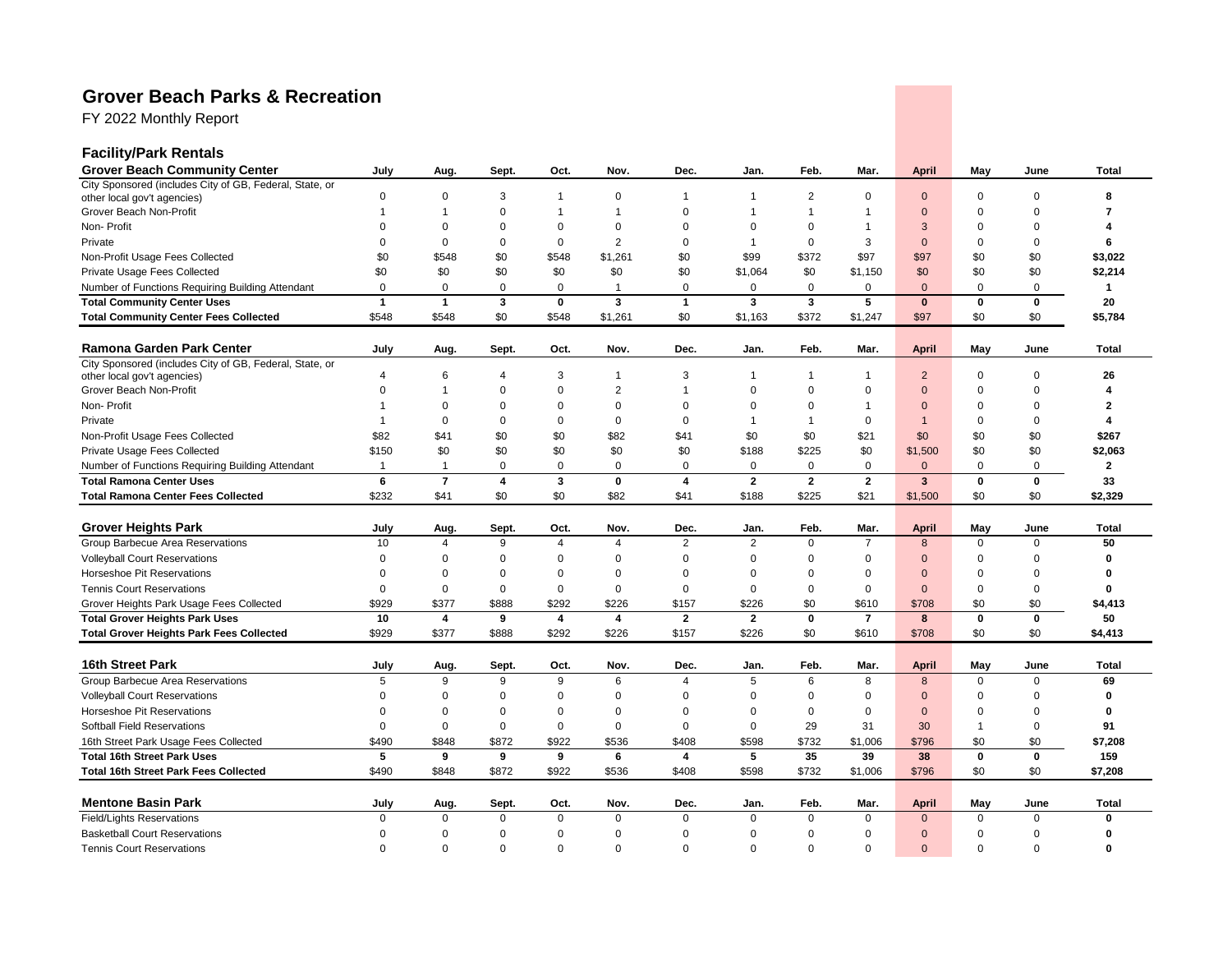| $\mathbf{0}$<br><b>Total Mentone Basin Park Uses</b><br>$\mathbf{0}$<br>$\mathbf 0$<br>0<br>$\mathbf 0$<br>0<br>0<br>0<br>$\mathbf 0$<br>0<br>0<br>$\mathbf{0}$<br>0<br>\$0<br>\$0<br><b>Total Mentone Basin Park Fees Collected</b><br>\$0<br>\$0<br>\$0<br>\$0<br>\$0<br>\$0<br>\$0<br>\$0<br>\$0<br>\$0<br>\$0<br><b>Ramona Garden Park</b><br>Feb.<br>Mar.<br>May<br>July<br>Aug.<br>Sept.<br>Oct.<br>Nov.<br>Dec.<br>Jan.<br><b>April</b><br>June<br>Total<br>$\Omega$<br>$\mathbf 0$<br>Gazebo/Ampitheater Reservations<br>$\mathbf{1}$<br>$\Omega$<br>$\Omega$<br>$\Omega$<br>$\mathbf{0}$<br>$\Omega$<br>$\Omega$<br>$\mathbf 0$<br>$\mathbf{0}$<br>$\mathbf 0$<br>$\mathbf{1}$<br>\$93<br>\$0<br>\$93<br>Ramona Garden Park Gazebo Usage Fees Collected<br>\$0<br>\$0<br>\$0<br>\$0<br>\$0<br>\$0<br>\$0<br>\$0<br>\$0<br>\$0<br>$\mathbf{1}$<br>$\mathbf 0$<br>$\mathbf 0$<br>$\mathbf{0}$<br>$\mathbf 0$<br>$\mathbf 0$<br>$\mathbf 0$<br>$\mathbf{0}$<br>$\mathbf 0$<br>$\mathbf 0$<br><b>Total Ramona Garden Park Uses</b><br>$\mathbf 0$<br>$\mathbf 0$<br>$\blacktriangleleft$<br>\$0<br>\$325<br>\$0<br>\$0<br>\$0<br>\$0<br>\$0<br>\$0<br>\$0<br>\$0<br>\$0<br>\$366<br><b>Total Ramona Garden Park Fees Collected</b><br>\$41<br><b>Total Park Uses</b><br>15<br>13<br>18<br>0<br>0<br>0<br>$\mathbf 0$<br>$\mathbf 0$<br>$\mathbf 0$<br>$\mathbf{0}$<br>0<br>46<br><b>Total Park Fees Collected</b><br>\$1,225<br>\$1,760<br>\$0<br>\$0<br>\$0<br>\$0<br>\$0<br>\$0<br>\$0<br>\$0<br>\$4,404<br>\$1,419 | Mentone Basin Park Usage Fees Collected | \$0 | \$0 | $\Omega$ | $\Omega$ | $\Omega$ | $\mathbf 0$ | $\Omega$ | $\Omega$ | $\Omega$ | $\Omega$ | $\mathbf 0$ | $\Omega$ | \$0      |
|----------------------------------------------------------------------------------------------------------------------------------------------------------------------------------------------------------------------------------------------------------------------------------------------------------------------------------------------------------------------------------------------------------------------------------------------------------------------------------------------------------------------------------------------------------------------------------------------------------------------------------------------------------------------------------------------------------------------------------------------------------------------------------------------------------------------------------------------------------------------------------------------------------------------------------------------------------------------------------------------------------------------------------------------------------------------------------------------------------------------------------------------------------------------------------------------------------------------------------------------------------------------------------------------------------------------------------------------------------------------------------------------------------------------------------------------------------------------------------------------------------------------------|-----------------------------------------|-----|-----|----------|----------|----------|-------------|----------|----------|----------|----------|-------------|----------|----------|
|                                                                                                                                                                                                                                                                                                                                                                                                                                                                                                                                                                                                                                                                                                                                                                                                                                                                                                                                                                                                                                                                                                                                                                                                                                                                                                                                                                                                                                                                                                                            |                                         |     |     |          |          |          |             |          |          |          |          |             |          |          |
|                                                                                                                                                                                                                                                                                                                                                                                                                                                                                                                                                                                                                                                                                                                                                                                                                                                                                                                                                                                                                                                                                                                                                                                                                                                                                                                                                                                                                                                                                                                            |                                         |     |     |          |          |          |             |          |          |          |          |             |          |          |
|                                                                                                                                                                                                                                                                                                                                                                                                                                                                                                                                                                                                                                                                                                                                                                                                                                                                                                                                                                                                                                                                                                                                                                                                                                                                                                                                                                                                                                                                                                                            |                                         |     |     |          |          |          |             |          |          |          |          |             |          |          |
|                                                                                                                                                                                                                                                                                                                                                                                                                                                                                                                                                                                                                                                                                                                                                                                                                                                                                                                                                                                                                                                                                                                                                                                                                                                                                                                                                                                                                                                                                                                            |                                         |     |     |          |          |          |             |          |          |          |          |             |          |          |
|                                                                                                                                                                                                                                                                                                                                                                                                                                                                                                                                                                                                                                                                                                                                                                                                                                                                                                                                                                                                                                                                                                                                                                                                                                                                                                                                                                                                                                                                                                                            |                                         |     |     |          |          |          |             |          |          |          |          |             |          |          |
|                                                                                                                                                                                                                                                                                                                                                                                                                                                                                                                                                                                                                                                                                                                                                                                                                                                                                                                                                                                                                                                                                                                                                                                                                                                                                                                                                                                                                                                                                                                            |                                         |     |     |          |          |          |             |          |          |          |          |             |          |          |
|                                                                                                                                                                                                                                                                                                                                                                                                                                                                                                                                                                                                                                                                                                                                                                                                                                                                                                                                                                                                                                                                                                                                                                                                                                                                                                                                                                                                                                                                                                                            |                                         |     |     |          |          |          |             |          |          |          |          |             |          |          |
|                                                                                                                                                                                                                                                                                                                                                                                                                                                                                                                                                                                                                                                                                                                                                                                                                                                                                                                                                                                                                                                                                                                                                                                                                                                                                                                                                                                                                                                                                                                            |                                         |     |     |          |          |          |             |          |          |          |          |             |          |          |
|                                                                                                                                                                                                                                                                                                                                                                                                                                                                                                                                                                                                                                                                                                                                                                                                                                                                                                                                                                                                                                                                                                                                                                                                                                                                                                                                                                                                                                                                                                                            |                                         |     |     |          |          |          |             |          |          |          |          |             |          |          |
|                                                                                                                                                                                                                                                                                                                                                                                                                                                                                                                                                                                                                                                                                                                                                                                                                                                                                                                                                                                                                                                                                                                                                                                                                                                                                                                                                                                                                                                                                                                            |                                         |     |     |          |          |          |             |          |          |          |          |             |          |          |
|                                                                                                                                                                                                                                                                                                                                                                                                                                                                                                                                                                                                                                                                                                                                                                                                                                                                                                                                                                                                                                                                                                                                                                                                                                                                                                                                                                                                                                                                                                                            |                                         |     |     |          |          |          |             |          |          |          |          |             |          |          |
|                                                                                                                                                                                                                                                                                                                                                                                                                                                                                                                                                                                                                                                                                                                                                                                                                                                                                                                                                                                                                                                                                                                                                                                                                                                                                                                                                                                                                                                                                                                            |                                         |     |     |          |          |          |             |          |          |          |          |             |          |          |
| <b>Equipment Rentals</b><br>May<br>July<br>Oct.<br>Nov.<br>Dec.<br>Jan.<br>Feb.<br>Mar.<br><b>April</b><br>June<br>Total<br>Aug.<br>Sept.                                                                                                                                                                                                                                                                                                                                                                                                                                                                                                                                                                                                                                                                                                                                                                                                                                                                                                                                                                                                                                                                                                                                                                                                                                                                                                                                                                                  |                                         |     |     |          |          |          |             |          |          |          |          |             |          |          |
| \$0<br>\$0<br>\$0<br>\$0<br>\$0<br>\$0<br>\$0<br>\$0<br>\$0<br>\$0<br>\$0<br>\$0<br><b>Total Equipment Rental Fees Collected</b>                                                                                                                                                                                                                                                                                                                                                                                                                                                                                                                                                                                                                                                                                                                                                                                                                                                                                                                                                                                                                                                                                                                                                                                                                                                                                                                                                                                           |                                         |     |     |          |          |          |             |          |          |          |          |             |          |          |
|                                                                                                                                                                                                                                                                                                                                                                                                                                                                                                                                                                                                                                                                                                                                                                                                                                                                                                                                                                                                                                                                                                                                                                                                                                                                                                                                                                                                                                                                                                                            |                                         |     |     |          |          |          |             |          |          |          |          |             |          |          |
| <b>Recreation Classes</b>                                                                                                                                                                                                                                                                                                                                                                                                                                                                                                                                                                                                                                                                                                                                                                                                                                                                                                                                                                                                                                                                                                                                                                                                                                                                                                                                                                                                                                                                                                  |                                         |     |     |          |          |          |             |          |          |          |          |             |          |          |
| <b>Adult Classes</b><br>July<br>Sept.<br>Oct.<br>Nov.<br>Dec.<br>Jan.<br>Feb.<br>Mar.<br><b>April</b><br>May<br>June<br>Total<br>Aug.                                                                                                                                                                                                                                                                                                                                                                                                                                                                                                                                                                                                                                                                                                                                                                                                                                                                                                                                                                                                                                                                                                                                                                                                                                                                                                                                                                                      |                                         |     |     |          |          |          |             |          |          |          |          |             |          |          |
| Adult Classes - Number Offered<br>$\overline{2}$<br>3<br>$\overline{4}$<br>3<br>3<br>3<br>3<br>$\pmb{0}$<br>$\mathsf 0$<br>33<br>4<br>$\overline{4}$<br>4                                                                                                                                                                                                                                                                                                                                                                                                                                                                                                                                                                                                                                                                                                                                                                                                                                                                                                                                                                                                                                                                                                                                                                                                                                                                                                                                                                  |                                         |     |     |          |          |          |             |          |          |          |          |             |          |          |
| Adult Classes - Total Participation<br>21<br>47<br>17<br>32<br>28<br>28<br>26<br>19<br>$\mathbf 0$<br>$\mathbf 0$<br>258<br>10<br>30                                                                                                                                                                                                                                                                                                                                                                                                                                                                                                                                                                                                                                                                                                                                                                                                                                                                                                                                                                                                                                                                                                                                                                                                                                                                                                                                                                                       |                                         |     |     |          |          |          |             |          |          |          |          |             |          |          |
| Adult Classes - Fees Collected<br>\$246<br>\$801<br>\$458<br>\$263<br>\$0<br>\$0<br>\$5,298<br>\$87<br>\$1,144<br>\$640<br>\$640<br>\$667<br>\$353                                                                                                                                                                                                                                                                                                                                                                                                                                                                                                                                                                                                                                                                                                                                                                                                                                                                                                                                                                                                                                                                                                                                                                                                                                                                                                                                                                         |                                         |     |     |          |          |          |             |          |          |          |          |             |          |          |
|                                                                                                                                                                                                                                                                                                                                                                                                                                                                                                                                                                                                                                                                                                                                                                                                                                                                                                                                                                                                                                                                                                                                                                                                                                                                                                                                                                                                                                                                                                                            |                                         |     |     |          |          |          |             |          |          |          |          |             |          |          |
| <b>Youth Classes</b><br>July<br>Jan.<br>Mar.<br>May<br><b>Total</b><br>Sept.<br>Oct.<br>Nov.<br>Dec.<br>Feb.<br><b>April</b><br>June<br>Aug.                                                                                                                                                                                                                                                                                                                                                                                                                                                                                                                                                                                                                                                                                                                                                                                                                                                                                                                                                                                                                                                                                                                                                                                                                                                                                                                                                                               |                                         |     |     |          |          |          |             |          |          |          |          |             |          |          |
| Youth Classes - Number Offered<br>0<br>$\mathbf 0$<br>$\mathbf 0$<br>$\overline{1}$<br>$\mathbf 0$<br>$\mathbf 0$<br>$\mathbf 0$<br>$\mathbf 0$<br>$\mathbf{1}$<br>$\mathbf{1}$<br>$\mathbf 0$<br>$\Omega$<br>3                                                                                                                                                                                                                                                                                                                                                                                                                                                                                                                                                                                                                                                                                                                                                                                                                                                                                                                                                                                                                                                                                                                                                                                                                                                                                                            |                                         |     |     |          |          |          |             |          |          |          |          |             |          |          |
| Youth Classes - Total Participation<br>$\pmb{0}$<br>$\mathbf 0$<br>$\mathbf 0$<br>9<br>0<br>$\mathbf 0$<br>$\mathbf 0$<br>$\mathbf 0$<br>6<br>$6\phantom{1}$<br>$\mathbf 0$<br>$\mathbf 0$<br>21                                                                                                                                                                                                                                                                                                                                                                                                                                                                                                                                                                                                                                                                                                                                                                                                                                                                                                                                                                                                                                                                                                                                                                                                                                                                                                                           |                                         |     |     |          |          |          |             |          |          |          |          |             |          |          |
| Youth Classes - Fees Collected<br>\$0<br>\$252<br>\$0<br>\$0<br>\$0<br>\$108<br>\$0<br>\$0<br>\$0<br>\$72<br>\$72<br>\$0<br>\$0                                                                                                                                                                                                                                                                                                                                                                                                                                                                                                                                                                                                                                                                                                                                                                                                                                                                                                                                                                                                                                                                                                                                                                                                                                                                                                                                                                                            |                                         |     |     |          |          |          |             |          |          |          |          |             |          |          |
|                                                                                                                                                                                                                                                                                                                                                                                                                                                                                                                                                                                                                                                                                                                                                                                                                                                                                                                                                                                                                                                                                                                                                                                                                                                                                                                                                                                                                                                                                                                            |                                         |     |     |          |          |          |             |          |          |          |          |             |          |          |
| <b>Tiny Tots</b><br>July<br>Jan.<br>Mar.<br><b>April</b><br>May<br><b>Total</b><br>Aug.<br>Sept.<br>Oct.<br>Nov.<br>Dec.<br>Feb.<br>June                                                                                                                                                                                                                                                                                                                                                                                                                                                                                                                                                                                                                                                                                                                                                                                                                                                                                                                                                                                                                                                                                                                                                                                                                                                                                                                                                                                   |                                         |     |     |          |          |          |             |          |          |          |          |             |          |          |
| Tiny Tots - Number Offered<br>2<br>2<br>$\overline{4}$<br>$\overline{4}$<br>$\overline{4}$<br>$\overline{4}$<br>5<br>5<br>5<br>5<br>$\mathbf 0$<br>40<br>$\mathbf 0$                                                                                                                                                                                                                                                                                                                                                                                                                                                                                                                                                                                                                                                                                                                                                                                                                                                                                                                                                                                                                                                                                                                                                                                                                                                                                                                                                       |                                         |     |     |          |          |          |             |          |          |          |          |             |          |          |
| Tiny Tots - Total Participation<br>20<br>37<br>35<br>48<br>358<br>16<br>23<br>35<br>44<br>51<br>49<br>$\mathbf 0$<br>$\Omega$                                                                                                                                                                                                                                                                                                                                                                                                                                                                                                                                                                                                                                                                                                                                                                                                                                                                                                                                                                                                                                                                                                                                                                                                                                                                                                                                                                                              |                                         |     |     |          |          |          |             |          |          |          |          |             |          |          |
| Tiny Tots - Fees Collected<br>\$686<br>\$858<br>\$1,653<br>\$2,282<br>\$0<br>\$0<br>\$1,037<br>\$1,631<br>\$1,731<br>\$1,953<br>\$2,053<br>\$2,375                                                                                                                                                                                                                                                                                                                                                                                                                                                                                                                                                                                                                                                                                                                                                                                                                                                                                                                                                                                                                                                                                                                                                                                                                                                                                                                                                                         |                                         |     |     |          |          |          |             |          |          |          |          |             |          | \$16,260 |
|                                                                                                                                                                                                                                                                                                                                                                                                                                                                                                                                                                                                                                                                                                                                                                                                                                                                                                                                                                                                                                                                                                                                                                                                                                                                                                                                                                                                                                                                                                                            |                                         |     |     |          |          |          |             |          |          |          |          |             |          |          |
| <b>Co-Sponsored Classes</b><br>Mar.<br><b>Total</b><br>July<br>Sept.<br>Oct.<br>Nov.<br>Dec.<br>Jan.<br>Feb.<br><b>April</b><br>May<br>June<br>Aug.                                                                                                                                                                                                                                                                                                                                                                                                                                                                                                                                                                                                                                                                                                                                                                                                                                                                                                                                                                                                                                                                                                                                                                                                                                                                                                                                                                        |                                         |     |     |          |          |          |             |          |          |          |          |             |          |          |
| Co-Sponsored Classes - Number Offered<br>$\mathbf 0$<br>$\mathbf 0$<br>5<br>$\mathbf{1}$<br>$\mathbf{1}$<br>$\mathbf{1}$<br>$\overline{1}$<br>$\mathbf{0}$<br>$\mathbf 0$<br>$\overline{1}$<br>$\mathbf 0$<br>$\mathbf{0}$<br>$\mathbf 0$                                                                                                                                                                                                                                                                                                                                                                                                                                                                                                                                                                                                                                                                                                                                                                                                                                                                                                                                                                                                                                                                                                                                                                                                                                                                                  |                                         |     |     |          |          |          |             |          |          |          |          |             |          |          |
|                                                                                                                                                                                                                                                                                                                                                                                                                                                                                                                                                                                                                                                                                                                                                                                                                                                                                                                                                                                                                                                                                                                                                                                                                                                                                                                                                                                                                                                                                                                            |                                         |     |     |          |          |          |             |          |          |          |          |             |          |          |
| <b>Dedication Programs</b><br>Feb.<br>Total<br>July<br>Sept.<br>Oct.<br>Nov.<br>Dec.<br>Jan.<br>Mar.<br><b>April</b><br>May<br>June<br>Aug.                                                                                                                                                                                                                                                                                                                                                                                                                                                                                                                                                                                                                                                                                                                                                                                                                                                                                                                                                                                                                                                                                                                                                                                                                                                                                                                                                                                |                                         |     |     |          |          |          |             |          |          |          |          |             |          |          |
| Dedicate a Tree Program<br>$\mathbf 0$<br>$\pmb{0}$<br>$\mathbf 0$<br>$\mathsf 0$<br>$\mathbf 0$<br>$\mathbf 0$<br>$\mathbf 0$<br>$\mathbf{0}$<br>$\mathbf 0$<br>$\mathbf 0$<br>$\mathbf 0$<br>$\bf{0}$                                                                                                                                                                                                                                                                                                                                                                                                                                                                                                                                                                                                                                                                                                                                                                                                                                                                                                                                                                                                                                                                                                                                                                                                                                                                                                                    |                                         |     |     |          |          |          |             |          |          |          |          |             |          |          |
| Dedicate a Bench Program<br>$\pmb{0}$<br>$\pmb{0}$<br>0<br>$\mathbf 0$<br>$\pmb{0}$<br>$\Omega$<br>$\mathbf 0$<br>0<br>$\mathbf 0$<br>0<br>$\mathbf 0$<br>0                                                                                                                                                                                                                                                                                                                                                                                                                                                                                                                                                                                                                                                                                                                                                                                                                                                                                                                                                                                                                                                                                                                                                                                                                                                                                                                                                                |                                         |     |     |          |          |          |             |          |          |          |          |             |          |          |
| Dedicate a Picnic Table Program<br>$\mathbf 0$<br>$\mathbf 0$<br>$\mathbf 0$<br>$\mathbf 0$<br>$\mathbf 0$<br>$\mathbf 0$<br>$\mathbf 0$<br>$\Omega$<br>$\mathbf 0$<br>$\mathbf 0$<br>$\mathbf{0}$<br>$\bf{0}$                                                                                                                                                                                                                                                                                                                                                                                                                                                                                                                                                                                                                                                                                                                                                                                                                                                                                                                                                                                                                                                                                                                                                                                                                                                                                                             |                                         |     |     |          |          |          |             |          |          |          |          |             |          |          |
|                                                                                                                                                                                                                                                                                                                                                                                                                                                                                                                                                                                                                                                                                                                                                                                                                                                                                                                                                                                                                                                                                                                                                                                                                                                                                                                                                                                                                                                                                                                            |                                         |     |     |          |          |          |             |          |          |          |          |             |          |          |
| <b>Hero Park</b><br>July<br>Sept.<br>Oct.<br>Nov.<br>Dec.<br>Jan.<br>Feb.<br>Mar.<br><b>April</b><br>May<br>Aug.<br>June                                                                                                                                                                                                                                                                                                                                                                                                                                                                                                                                                                                                                                                                                                                                                                                                                                                                                                                                                                                                                                                                                                                                                                                                                                                                                                                                                                                                   |                                         |     |     |          |          |          |             |          |          |          |          |             |          |          |
| <b>Basketball Court Reservations</b><br>$\mathbf 0$<br>$\mathbf 0$<br>$\mathbf{0}$<br>$\mathbf 0$<br>$\mathbf 0$<br>$\mathbf 0$<br>$\mathbf 0$<br>$\mathbf{0}$<br>$\mathbf{1}$<br>$\mathbf 0$<br>$\mathbf 0$<br>$\mathbf 0$                                                                                                                                                                                                                                                                                                                                                                                                                                                                                                                                                                                                                                                                                                                                                                                                                                                                                                                                                                                                                                                                                                                                                                                                                                                                                                |                                         |     |     |          |          |          |             |          |          |          |          |             |          |          |
| $\bf{0}$<br>$\mathbf 0$<br>0<br>0<br>$\mathbf 0$<br>$\mathbf 0$<br><b>Total Hero Park Uses</b><br>$\mathbf 0$<br>0<br>0<br>0<br>$\bf{0}$<br>$\mathbf{0}$                                                                                                                                                                                                                                                                                                                                                                                                                                                                                                                                                                                                                                                                                                                                                                                                                                                                                                                                                                                                                                                                                                                                                                                                                                                                                                                                                                   |                                         |     |     |          |          |          |             |          |          |          |          |             |          |          |
| <b>Total Hero Park Fees Collected</b><br>\$548<br>#REF!<br>#REF!<br>#REF!<br>\$30<br>#REF!<br>#REF!<br>#REF!<br>#REF!<br>#REF!<br>#REF!<br>\$0                                                                                                                                                                                                                                                                                                                                                                                                                                                                                                                                                                                                                                                                                                                                                                                                                                                                                                                                                                                                                                                                                                                                                                                                                                                                                                                                                                             |                                         |     |     |          |          |          |             |          |          |          |          |             |          |          |